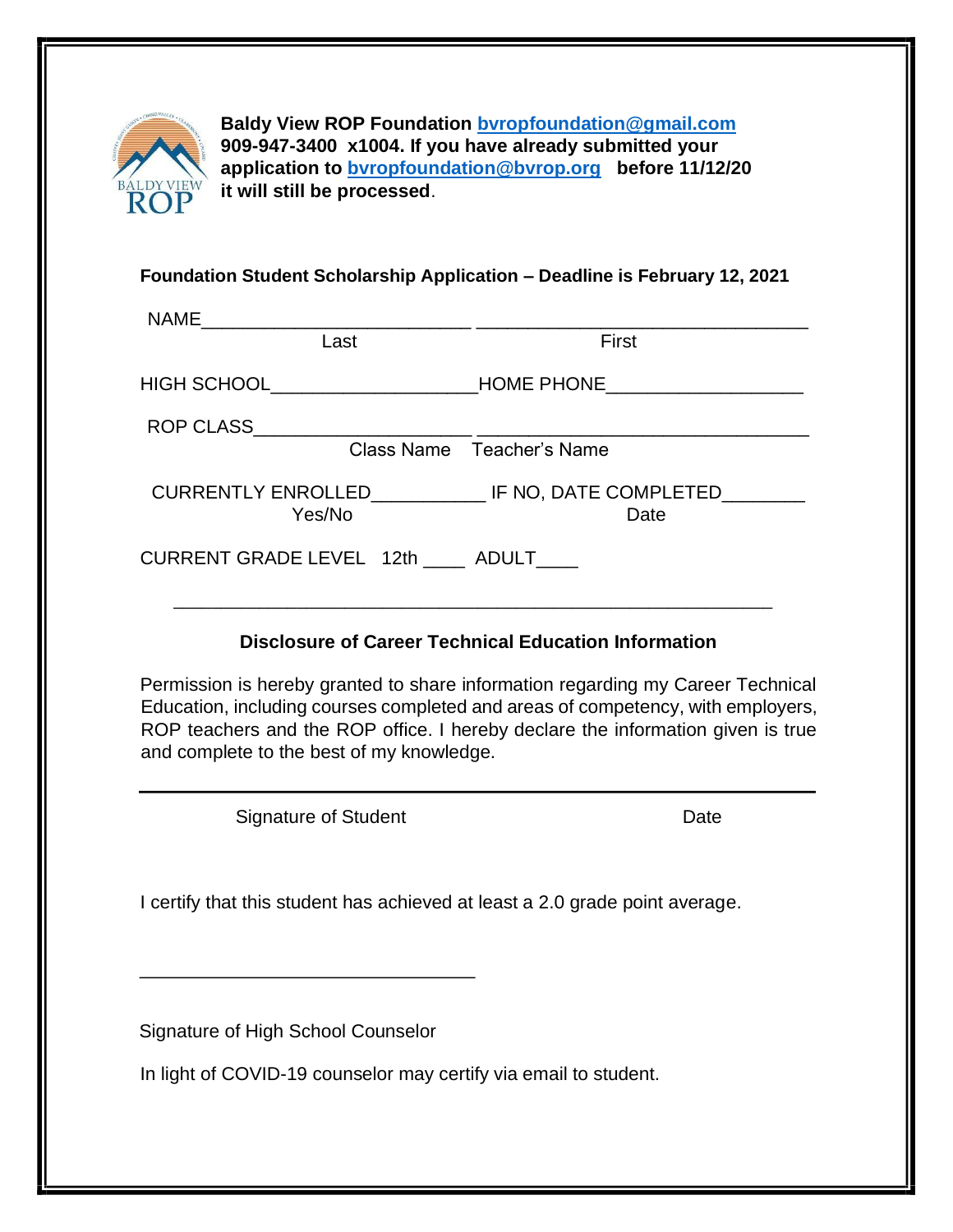## **BALDY VIEW REGIONAL OCCUPATIONAL PROGRAM FOUNDATION**

## **Student Scholarship Application Process**

For students to be eligible for the Baldy View ROP Foundation Student Scholarship, the following guidelines must apply:

- Applicant must be a current or former Baldy View ROP student.
- Applicant must be a high school senior or adult.
- Applicant must have a goal to continue their education within one year at a U.S. accredited institution of higher learning, e.g. community college, university, trade school.
- Applicant must have achieved at least a 2.0 high school grade point average (GPA). In light of COVID-19 please have your counselor confirm by sending an email to you and please send email as attachment.
- Applicant must submit a typed essay of no more than 300 words explaining how this scholarship would assist with his/her career and educational goals. (Acceptable fonts: Times, Helvetica, Arial, in 10-12 point font)
- Applicants must submit a one page typed résumé, following the résumé guide.
- All instructions must be followed.
- Applicants will be rated on each component. Points possible are as follows: application- 4 points, resume- 24 points, essay- 72 points.

NOTE: These scholarships may range up to \$1,000 per selected student.

#### **BALDY VIEW REGIONAL OCCUPATIONAL PROGRAM FOUNDATION**

#### **Student Scholarship Candidate Instructions**

#### **APPLICATION**

• All candidates are **required** to complete the application in its entirety.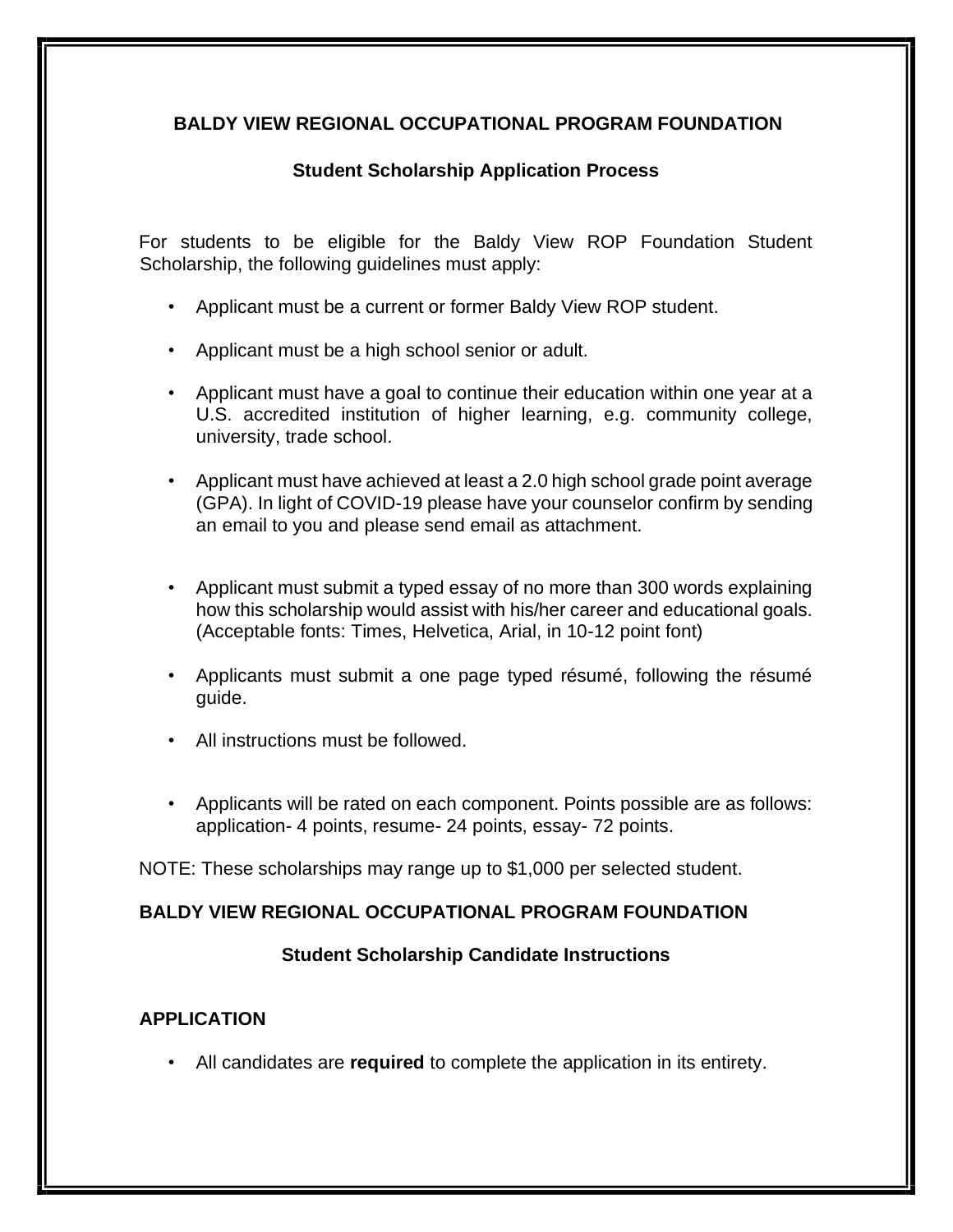## **RÉSUMÉ**

Each candidate is required to submit a résumé that conforms to the student résumé guide (attached).

- $\Box$  Must be typed
- $\Box$  No more than one page in length  $\Box$ Appropriate format

## **ESSAY**

Each candidate is required to submit a **double-spaced, typed essay**  (using 10-12 point Times, Helvetica, or Arial style font) telling the selection committee how this scholarship will assist with career and educational goals. Essays should not be more than **300 words,** and address the following:

- □ Briefly introduce yourself.
- □ Explain why you took an ROP course and what experiences it afforded you.
- Discuss the extracurricular activity and/or volunteer activities that you are involved with.
- D Describe your career and educational goals.
- Explain your financial need and how this scholarship will assist you.

**The Résumé and Application will be screened by a committee comprised of representatives from business education.** 

For additional information, please email **[bvropfoundation@gmail.com](mailto:bvropfoundation@gmail.com)** or call 909-947-3400 x1004.

Applications can be submitted in person or mailed to the Career Training Center or the Administrative office in Ontario.

> BVROP Career Training Center 1501 S. Bon View Ave. Ontario, CA 91761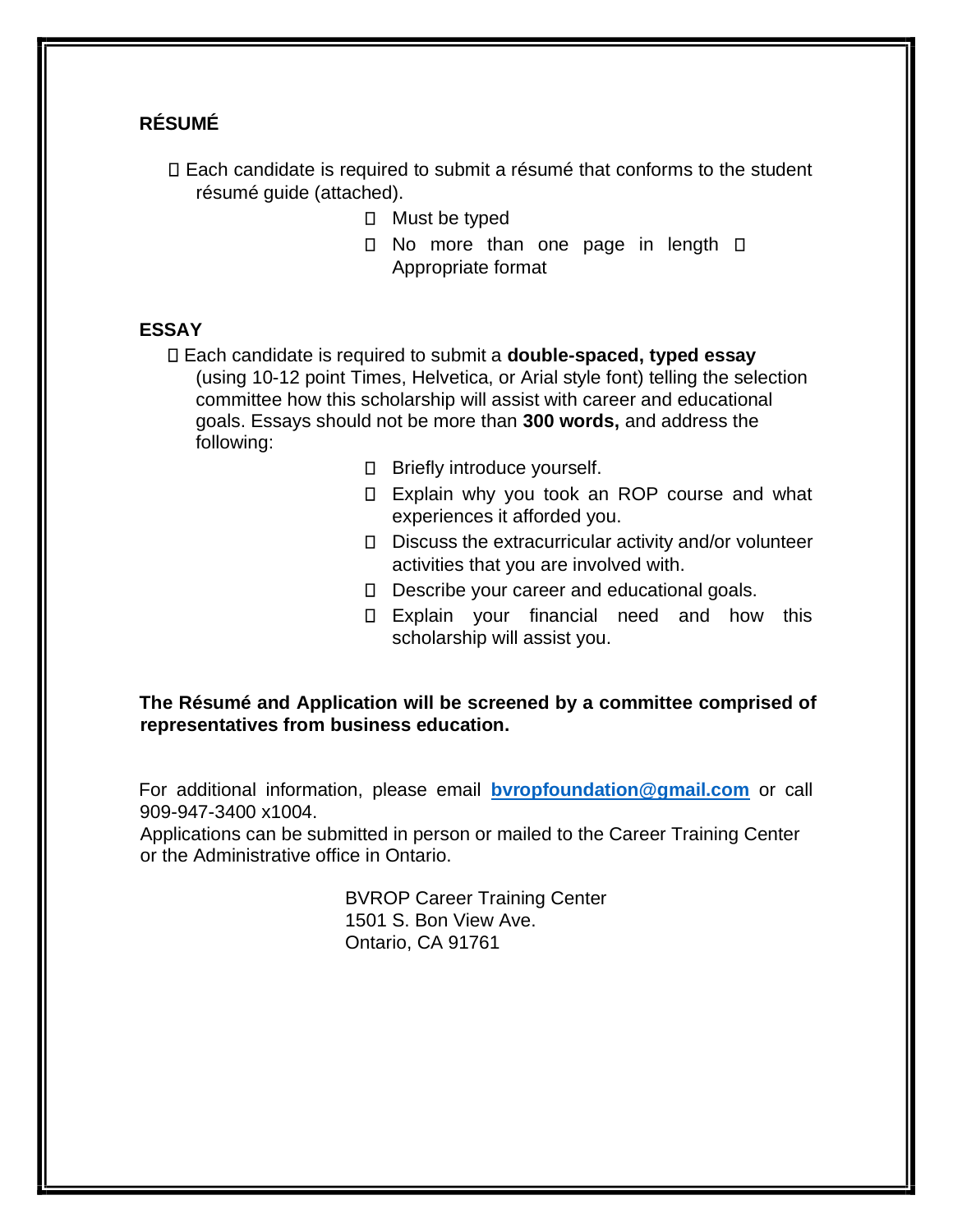# **STUDENT RÉSUMÉ GUIDE**

As a part of the Foundation Scholarship process you are required to demonstrate your ability to correctly complete a résumé.

Your résumé is limited to one page, and must be typed and have a professional appearance. Evaluation and scoring will be based on: The overall balance and appearance of your résumé, aligned margins, use of 10-12 point font in Times, Helvetica, or Arial (18 point font is acceptable in the heading of the résumé), the presentation of your information, grammar, spelling, punctuation, and how well you address each of the six categories listed below. Acronyms are acceptable word forms and are the only form of abbreviations that can be used. Use only the categories listed below. Do not submit any additional information or use modified categories.

Choose a résumé that fits your job history and target position. The chronological résumé is organized by job titles with the most recent position listed first. The functional résumé is arranged into sections that highlight areas of skill and accomplishment. The hybrid résumé is a combination of both.

## **Prepare a one-page résumé only. Résumés submitted with additional information or categories will not be considered.**

**Personal Information:** Include your name, complete mailing address including zip code, and at least one method of contacting you. If the contact method is other than a home phone, it should be labeled as such.

**Career Objective:** A career objective is a statement that relates to your targeted position. It is an opportunity to demonstrate that you know specifically what you want to do. In an objective, be specific, and target a position. Use two or three lines maximum.

**Education/Training:** Include current school and any specialized ROP or career course training you are taking or have completed. Include levels of proficiency obtained, if applicable.

**Experience:** Include all paid, unpaid, volunteer, community service, internship experience and/or other experience you may have that relates to work experience.

**Extracurricular Activities:** Include sports, clubs, organizations that you belong to, as well as any community involvement such as tutoring, humanitarian programs, etc.

**Special Recognition:** Includes being nominated for the ROP Distinguished Student Award, achievements in perfect attendance, Student of the Month awards, academic recognition, or special recognition you have received. List only those items earned during high school or the last two years—which ever one is